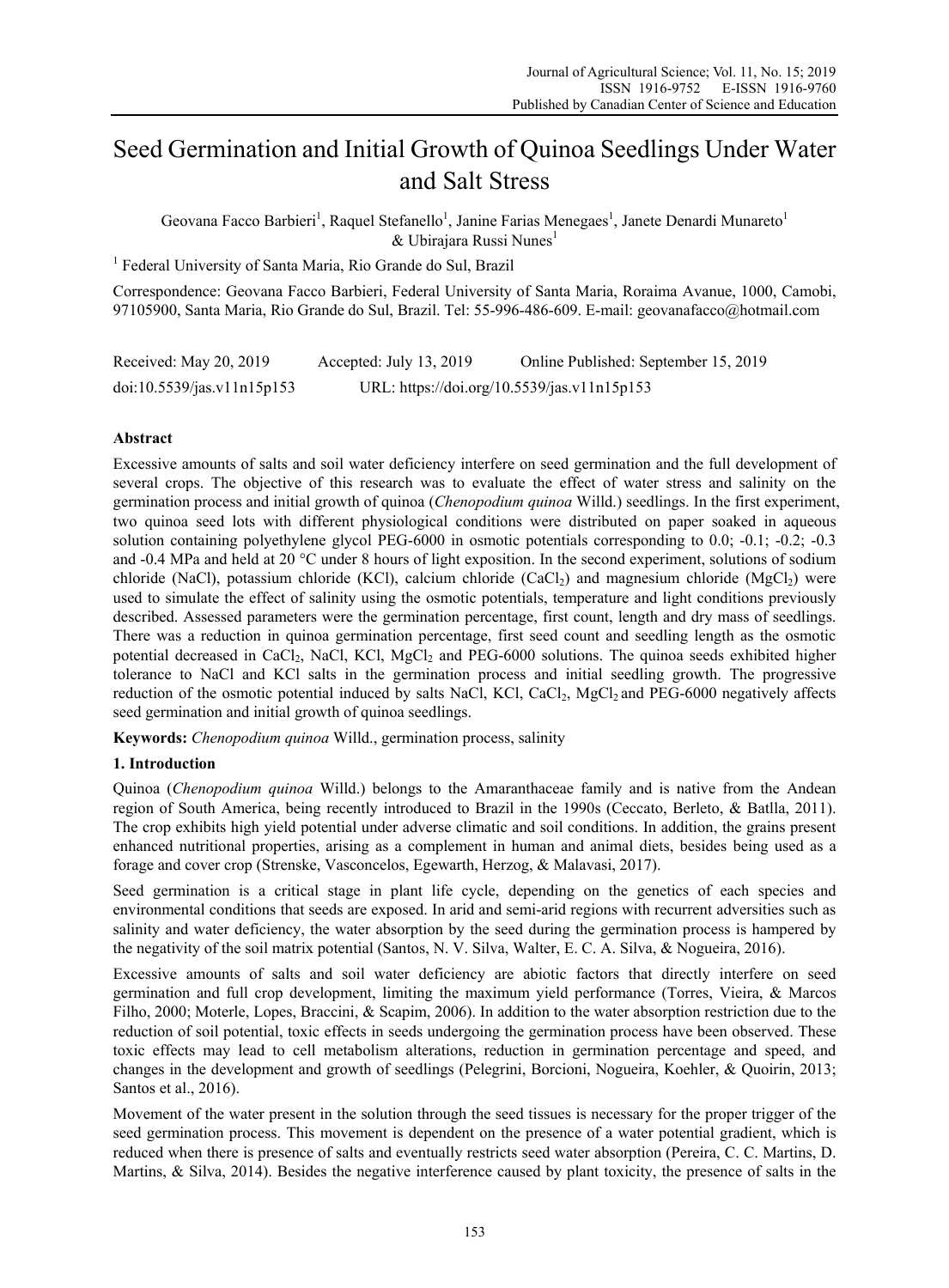solution, such as sodium chloride (NaCl), calcium chloride  $(CaCl<sub>2</sub>)$  and potassium chloride (KCl) can act as an inducer of plant water stress (Souza & Cardoso, 2000).

In this sense, evaluation of the germination process and seedling development under conditions of salinity and water deficiency are substantial since they may be related to crop sensitivity or tolerance at subsequent development stages (Taiz & Zeiger, 2013). Thus, aiming to identify quinoa tolerance to cropping in saline or water deficient environments, the objective of this research was to evaluate the effect of water stress and salinity on the germination process and initial growth of quinoa seedlings.

#### **2. Material and Methods**

The research was carried out by means of two completely randomized design experiments during 2018 at the Didactic and Seed Research Laboratory, belonging to the Federal University of Santa Maria (UFSM).

#### *2.1 Water Stress*

For experiment 1, two lots of quinoa seeds of the Q 13-31 line were used to evaluate the water stress on the quinoa germination process. Seeds were obtained through cultivation in the Experimental Area of the Plant Science Department (UFSM) during the 2017 agricultural year. After the characterization of the seed lots, lot 1 was classified with germination of 86% and vigor of 83%, while lot 2 exhibited germination of 70% and vigor of 64%. Both lots exhibit minimum germination value required by MAPA (Ministry of Agriculture, Livestock and Supply) for the marketing as seed  $(> 60\%)$  (Brasil, 2011).

The water deficiency was simulated with aqueous solutions containing polyethylene glycol (PEG-6000) concentrations required to obtain osmotic potentials corresponding to 0.0; -0.1; -0.2; -0.3 and -0.4 MPa. The control treatment (0.0 MPa) corresponded to the solution containing only distilled water. The amount of PEG-6000 required to obtain the different osmotic potentials was determined in Table 1 and was obtained from Villela et al. (1991).

| Table 1. Amount of salts calcium chloride (CaCl <sub>2</sub> ), sodium chloride (NaCl), potassium chloride (KCl) and        |  |  |  |  |  |  |
|-----------------------------------------------------------------------------------------------------------------------------|--|--|--|--|--|--|
| magnesium chloride (MgCl <sub>2</sub> ) and polyethylene glycol (PEG-6000) in g $L^{-1}$ to obtain solutions with different |  |  |  |  |  |  |
| levels of osmotic potential                                                                                                 |  |  |  |  |  |  |

|                                   |                   | Salts $(g L^{-1})$ | PEG-6000 (g $L^{-1}$ ) |                   |        |
|-----------------------------------|-------------------|--------------------|------------------------|-------------------|--------|
| Levels of osmotic potential (MPa) | CaCl <sub>2</sub> | NaCl               | <b>KCl</b>             | MgCl <sub>2</sub> |        |
| $\mathbf{0}$                      | 0.00              | 0.00               | 0.00                   | 0.00              | 0.00   |
| $-0.1$                            | 6.03              | 1.33               | 3.06                   | 8.34              | 72.48  |
| $-0.2$                            | 12.06             | 2.67               | 6.12                   | 16.68             | 112.23 |
| $-0.3$                            | 18.09             | 4.00               | 9.17                   | 25.02             | 143.18 |
| $-0.4$                            | 24.12             | 5.33               | 12.23                  | 33.36             | 201.32 |

#### *2.2 Salt Stress*

For experiment 2, quinoa seeds of the Q 13-31 line with germination of 90% and vigor of 86% were used to evaluate the effect of salinity on the quinoa germination process. Seeds were obtained by field cropping in the Experimental Area of the Plant Science Department (UFSM) during the 2017 agricultural year. The experiment was arranged in a 4x5 factorial scheme, being the first factor levels constituted of salts calcium chloride (CaCl<sub>2</sub>), sodium chloride (NaCl), potassium chloride (KCl) and magnesium chloride (MgCl<sub>2</sub>), and the second by the osmotic potentials corresponding to 0.0; -0.1; -0.2; -0.3; -0.4 MPa. The control treatment (0.0 MPa) corresponded to the solution containing only distilled water. The salt concentration required to obtain the osmotic potentials was determined in Table 1 and was obtained by the Van't Hoff equation cited by Taiz and Zeiger (2013), as follows:

$$
\Psi_{0S} = -RTC \tag{1}
$$

where, Ψos: osmotic potential (atm); R: ideal gas constant  $(8.32 \text{ J mol}^{-1} \text{ K}^{-1})$ ; T: temperature (K); C: concentration (mol  $L^{-1}$ ). The NaCl concentrations were calculated by means of the calibration curve established by Braccini et al. (1996).

For the evaluation of water and saline stress (experiments 1 and 2), the standard germination test (SGT) was carried out with 4 replicates of 100 seeds distributed in transparent plastic boxes (gerbox) on three sheets of germitest paper soaked with distilled water or solution corresponding to the experiment, in the proportion of 2.5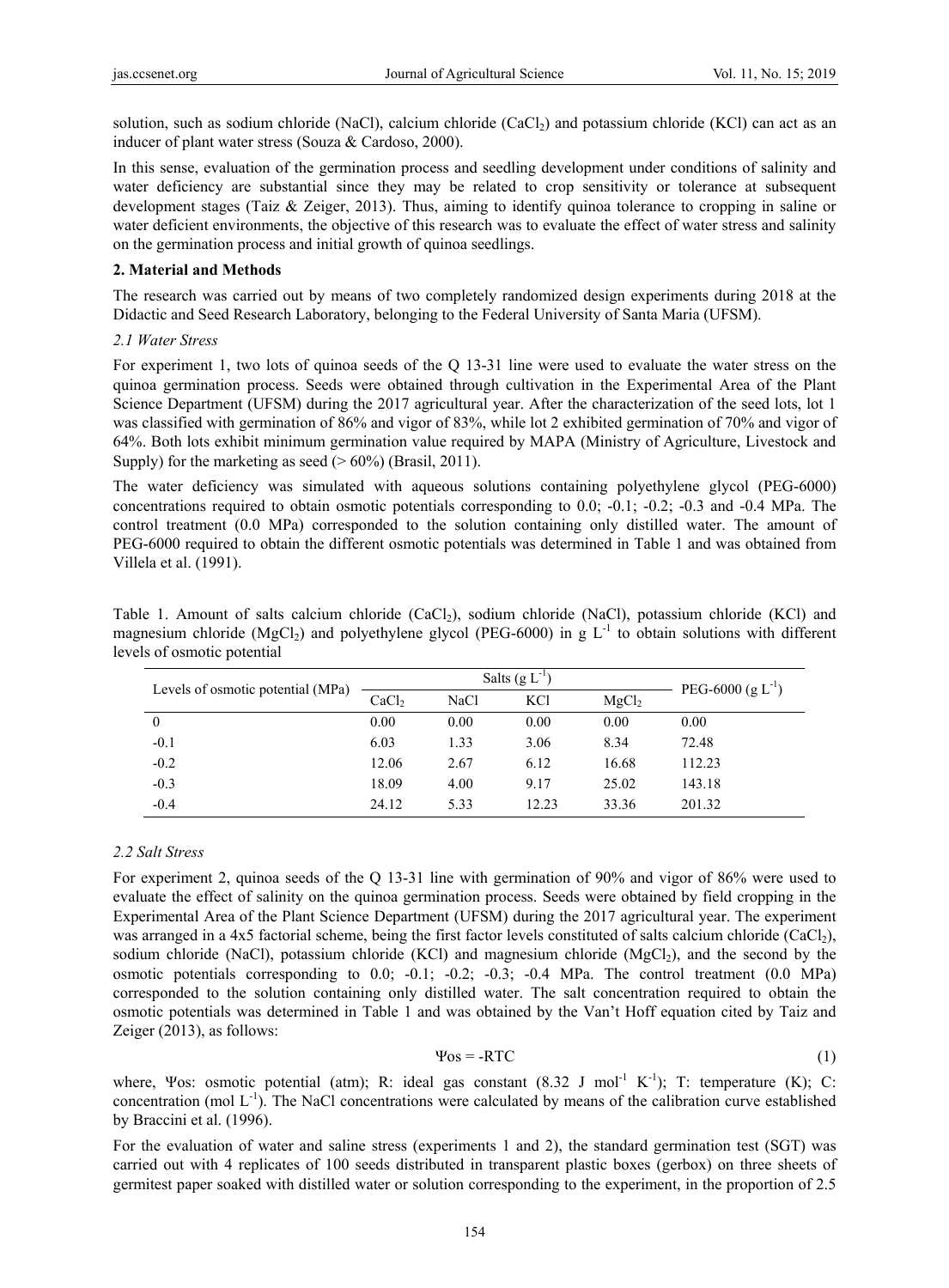times the dry paper weight. After sowing, plastic boxes were accommodated in the B.O.D. (Biological Oxygen Demand) germination incubator and maintained at a constant temperature of 20 °C under 8 hours of light exposure. The first and second seedling counts were performed at four and six days after the beginning of the test. Results were expressed as a percentage of normal seedlings (Brasil, 2009). Normal seedlings were considered those that presented more than 1.5 cm and well-developed shoot and root system.

Normal seedlings deployed to assess seedling length and dry mass were obtained by sowing four replicates of 20 seeds arranged in two rows on the upper third of the germination paper. The paper was soaked on distilled water or the solution corresponding to the experiment and submitted to the same conditions of the SGT. At four days after sowing, the length of shoot and primary root of ten normal seedlings of each replicate was measured by means of a millimeter ruler. Dry mass determination was performed by drying the plant material in a forced ventilation oven at  $65\pm5$  °C for 48 h (Nakagawa, 1999) and weighing it in a digital scale (0.001 g).

Data obtained in the experiments and expressed as a percentage was transformed using arc-sine  $\sqrt{\frac{96}{100}}$  and subjected to analysis of variance (ANOVA). When significant, means were compared using the Scott-Knott test for the qualitative factor and regression analysis was performed for the quantitative factors, with 5% error probability, using the statistical software SISVAR (Ferreira, 2011). The significant higher order model  $(R^2)$  was selected using the equation that best fitted the data.

## **3. Results and Discussion**

## *3.1 Water Stress*

There was no significant interaction between the factors lots and osmotic potentials (Table 2). Therefore, the factors acted independently on the variables germination, first count, shoot, root and total length of quinoa seedlings. Analyzing the simple effects of the factors, there was a significant difference ( $p < 0.05$ ) between the lots and the osmotic potentials of the solution containing PEG-6000 (Table 2).

| Table 2. Summary of the analysis of variance for the variables germination $(G)$ , first count $(FC)$ , total length $(TL)$ , |
|-------------------------------------------------------------------------------------------------------------------------------|
| shoot length (SL), root length (RL) and dry mass (DM) of quinoa seedlings exposed to different concentrations of              |
| <b>PEG-6000</b>                                                                                                               |

| Source of variation | DF                       | Mean square |            |          |           |         |       |  |
|---------------------|--------------------------|-------------|------------|----------|-----------|---------|-------|--|
|                     |                          | G           | FC         | TL       | <b>SL</b> | RL      | DΜ    |  |
| Lot                 |                          | $2624.40*$  | $2624.40*$ | $22.72*$ | $13.57*$  | $1.14*$ | 0.006 |  |
| Concentration       | 4                        | 1272.25*    | 2717.65*   | $14.75*$ | $5.37*$   | $2.90*$ | 0.104 |  |
| Concentration*Lot   | 4                        | 69.65       | 108.15     | 0.59     | 0.75      | 0.03    | 0.046 |  |
| Residue             | 30                       | 89.60       | 104.60     | 0.54     | 0.30      | 0.07    | 0.065 |  |
| CV(%)               | $\overline{\phantom{a}}$ | 13.72       | 18.07      | 14.32    | 18.17     | 13.35   | 17.11 |  |

*Note.* \* Significant at 5% probability by the F test. CV = Coefficient of variation.

Analyzing the means of the lots, it was verified that lot 1 was superior to lot 2 in all analyzed variables, except for dry mass, which theren't was significance (Table 3). In the control treatment with absence of PEG-6000, seeds from lot 1 and 2 presented a germination of 86 and 70%, with a significant decrease in the other concentrations of PEG-6000, reaching values respectively of 52 and 43% at the -0.4 MPa osmotic potential (Table 3). The vigor results obtained in the germination first count also indicated reduction of the percentage of normal seedlings with decreased water potential of the solution.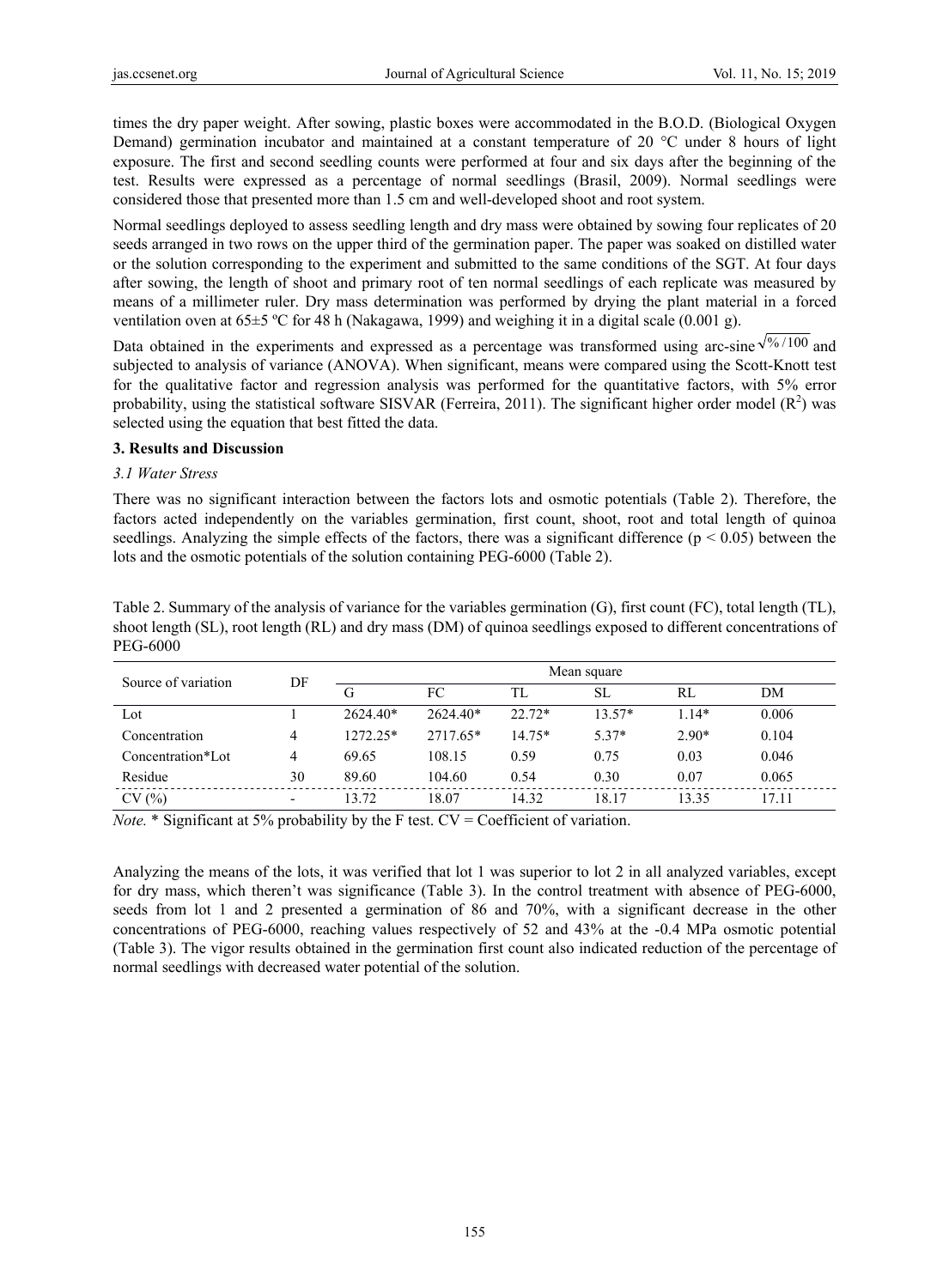| Lot                 | 0.0   | $-0.1$ | $-0.2$ | $-0.3$ | $-0.4$ | Mean * |
|---------------------|-------|--------|--------|--------|--------|--------|
| Germination $(\%)$  |       |        |        |        |        |        |
| Lot 1               | 86    | 85     | 82     | 82     | 52     | 77 A   |
| Lot 2               | 70    | 68     | 67     | 57     | 43     | 61 B   |
| $CV\%$              | 13.72 |        |        |        |        |        |
| First count $(\% )$ |       |        |        |        |        |        |
| Lot $1$             | 83    | 74     | 70     | 68     | 30     | 65 A   |
| Lot 2               | 64    | 64     | 51     | 42     | 23     | 49 B   |
| CV %                | 18.07 |        |        |        |        |        |
| Shoot length (cm)   |       |        |        |        |        |        |
| Lot 1               | 3.53  | 4.64   | 4.64   | 3.01   | 2.29   | 3.62 A |
| Lot 2               | 2.94  | 3.28   | 2.55   | 1.86   | 1.67   | 2.46 B |
| $CV\%$              | 18.17 |        |        |        |        |        |
| Root lenght (cm)    |       |        |        |        |        |        |
| Lot 1               | 3.03  | 2.68   | 2.22   | 2.00   | 1.46   | 2.28A  |
| Lot 2               | 2.51  | 2.52   | 1.94   | 1.63   | 1.10   | 1.94 B |
| $\rm{CV}$ %         | 13.35 |        |        |        |        |        |
| Total length (cm)   |       |        |        |        |        |        |
| Lot 1               | 6.56  | 7.33   | 6.86   | 5.01   | 3.75   | 5.90 A |
| Lot 2               | 5.45  | 5.80   | 4.48   | 3.49   | 2.76   | 4.39 B |
| $CV\%$              | 14.32 |        |        |        |        |        |
| Dry mass (mg)       |       |        |        |        |        |        |
| Lot 1               | 1.38  | 1.50   | 1.63   | 1.45   | 1.45   | 1.48 A |
| Lot 2               | 1.43  | 1.55   | 1.63   | 1.68   | 1.25   | 1.51A  |
| $\rm{CV}$ %         | 17.11 |        |        |        |        |        |

Table 3. Mean results of the percentage of normal seedlings in the first and final count of the germination test, shoot, root and total length, and dry mass of quinoa seedlings subjected to four levels of osmotic potential in solution of PEG-6000

*Note.* \* Means followed by upper case letters in the same column do not differ among each other at 5% error probability by the Scott-Knott test.

The results of this study corroborate with the findings of Sousa et al. (2018), which observed that water stress reduced seed germination and vigor of *Bidens subalternans* L. and the species did not tolerate osmotic potentials greater than -0.4 MPa. Moreover, Stefanello et al. (2018) concluded that thyme (*Thymus vulgaris* L.) seed germination and seedling performance were negatively affected under PEG-6000-induced water stress starting from -0.3 MPa.

Distinctive modes of assimilation of water stress are observed when plants are submitted to water scarcity conditions. As a stress response, there may be a decrease in seed metabolism, limited digestion of reserves and translocation of metabolized products, which can reduce germination percentage. There is a wide range of response variation between species, from very sensitive to more resistant ones (Gordin, Scalon, & Masetto, 2015; Feng, Lindner, Robbins, & Dinnenya, 2016).

Shoot, root and total length of quinoa seedlings decreased as the water potential of the substrate decreased in both lots (Figures 1C, 1D, and 1E). Total seedling length reduction from 6.56 cm (0.0 MPa) to 3.75 cm (-0.4 MPa) was found in lot 1 and from 5.45 cm (0.0 MPa) to 2.76 cm (-0.4 MPa) was observed in lot 2 (Table 3). On the other hand, the seedling dry mass was not influenced by the different osmotic potentials in the two studied lots (Figure 1D).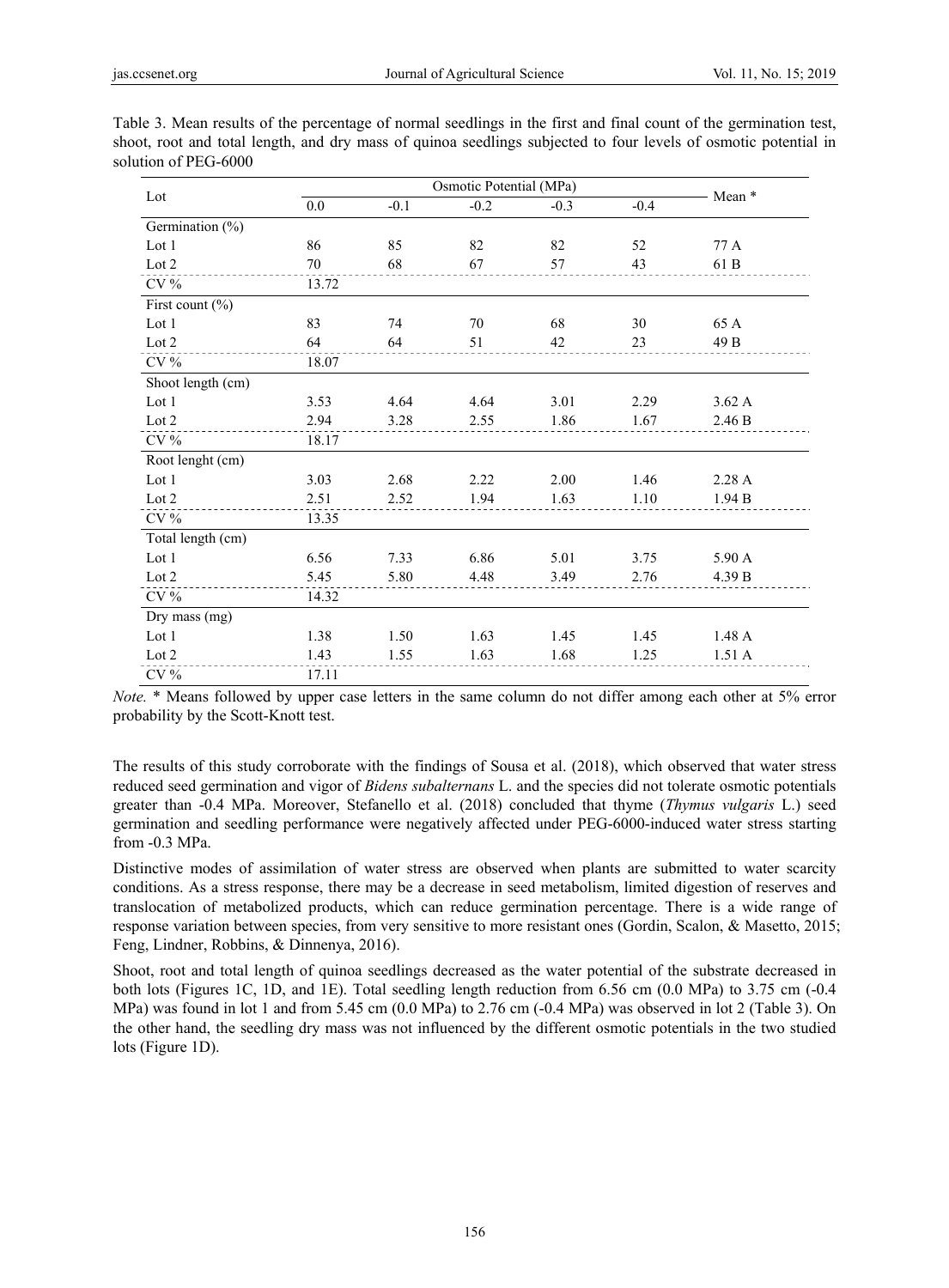

Figure 1. Germination percentage (A), germination first count (B), shoot length (C), root length (D) and total length  $(E)$ , and seedling total dry mass  $(F)$  of quinoa seed subjected to four levels of osmotic potential in polyethylene glycol solution (PEG-6000)

Similar results to this study were obtained by Arcoverde et al. (2017), with decreased shoot length of niger (Guizotia abyssinica Cass.) as a function of decreased substrate water potential. Similarly, Hellal et al. (2018) found that the presence of increased PEG-6000 concentrations during growth of barley (Hordeum vulgare L.) seedlings inhibited developmental and survival traits, with decreased seedling vigor index occurring with increased stress levels.

# 3.2 Salt Stress

The analysis of variance evidenced interaction between the studied factors (salts and osmotic potentials) for the variables germination percentage, first count, root, shoot and total length, and dry mass of quinoa seedlings (Table 4). This result indicates that the osmotic potentials influenced the salt action on the seed germination process and initial growth of quinoa seedlings.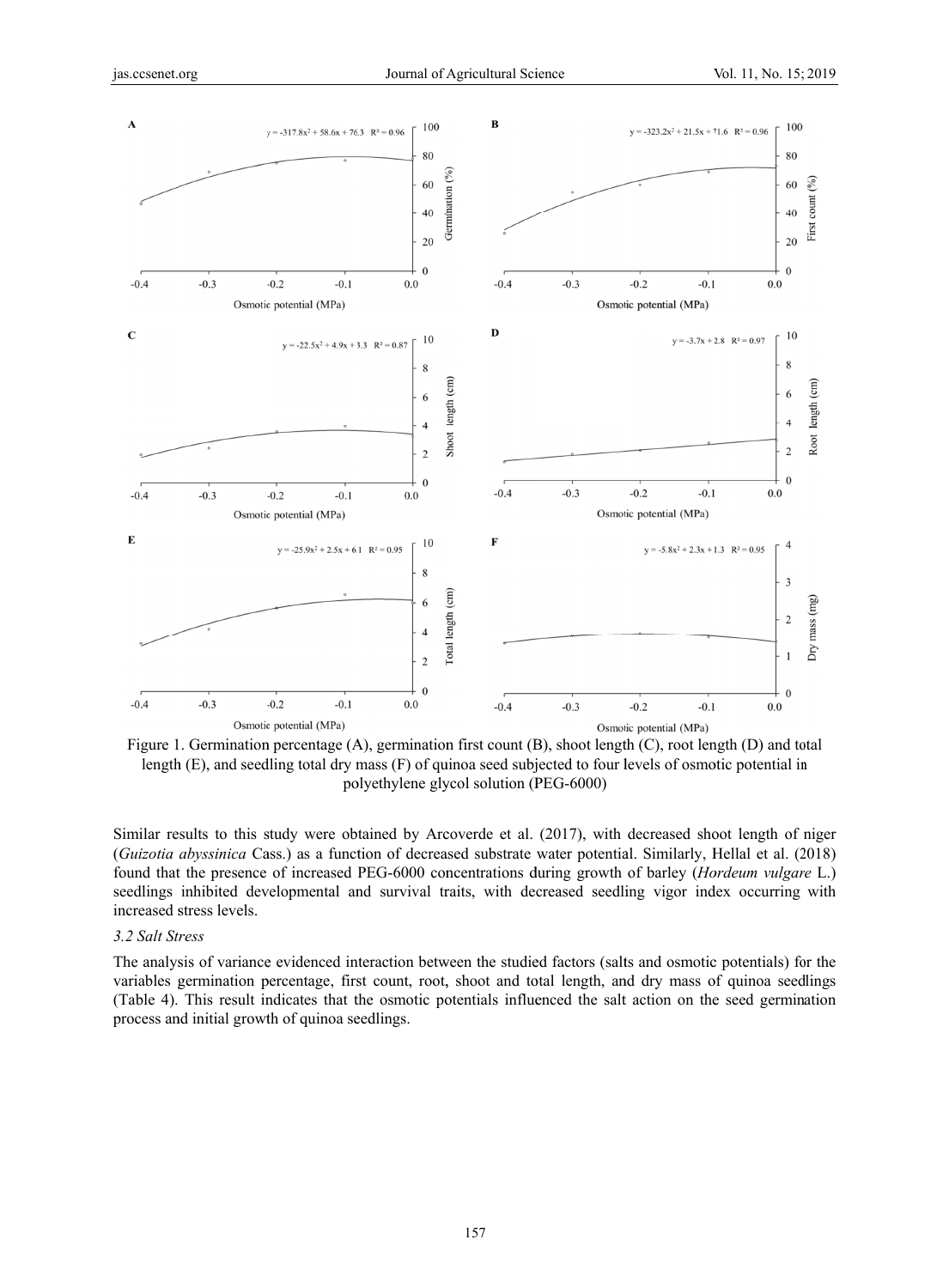|                     |    | Mean square |          |          |           |          |         |
|---------------------|----|-------------|----------|----------|-----------|----------|---------|
| Source of variation | DF |             | FC       | TL       | <b>SL</b> | RL       | DM      |
| Sal                 |    | $5703.51*$  | 6080.98* | $41.24*$ | $11.72*$  | $12.28*$ | $1.61*$ |
| Concentration       | 4  | 6626.92*    | 7778.42* | $59.43*$ | $6.97*$   | $26.23*$ | $1.82*$ |
| Concentration*Salt  | 12 | 793.22*     | 771.35*  | $3.47*$  | $1.37*$   | $0.94*$  | $0.90*$ |
| Residue             | 60 | 30.75       | 37.78    | 0.52     | 0.13      | 0.12     | 0.04    |
| CV (%)              |    | 8.59        | 10.93    | 15.74    | 15.64     | 15.21    | 16.89   |

Table 4. Summary of the analysis of variance for the variables germination  $(G)$ , first count  $(FC)$ , total length  $(T<sub>L</sub>)$ , shoot length (SL), root length (RL) and dry mass (DM) of quinoa seedlings exposed to different concentrations of sais

*Note.* \* Significant at 5% probability by the F test.  $CV = Coefficient of variation$ .

For all salts, decreased germination percentage and vigor at the first count were observed as the osmotic potential of studied solutions became more negative (Figures 2A and 2B). Nevertheless, CaCl<sub>2</sub> and MgCl<sub>2</sub> salts promoted greater negative interference in these variables when compared to NaCl and KCl salts, *i.e.*, quinoa seeds presented greater tolerance to these salts in the germination process (Table 4). Different germination and first count results can be found due to chemical differences between the elements that constitute the solutions, even in similar osmotic potentials (Souza & Cardoso, 2000).



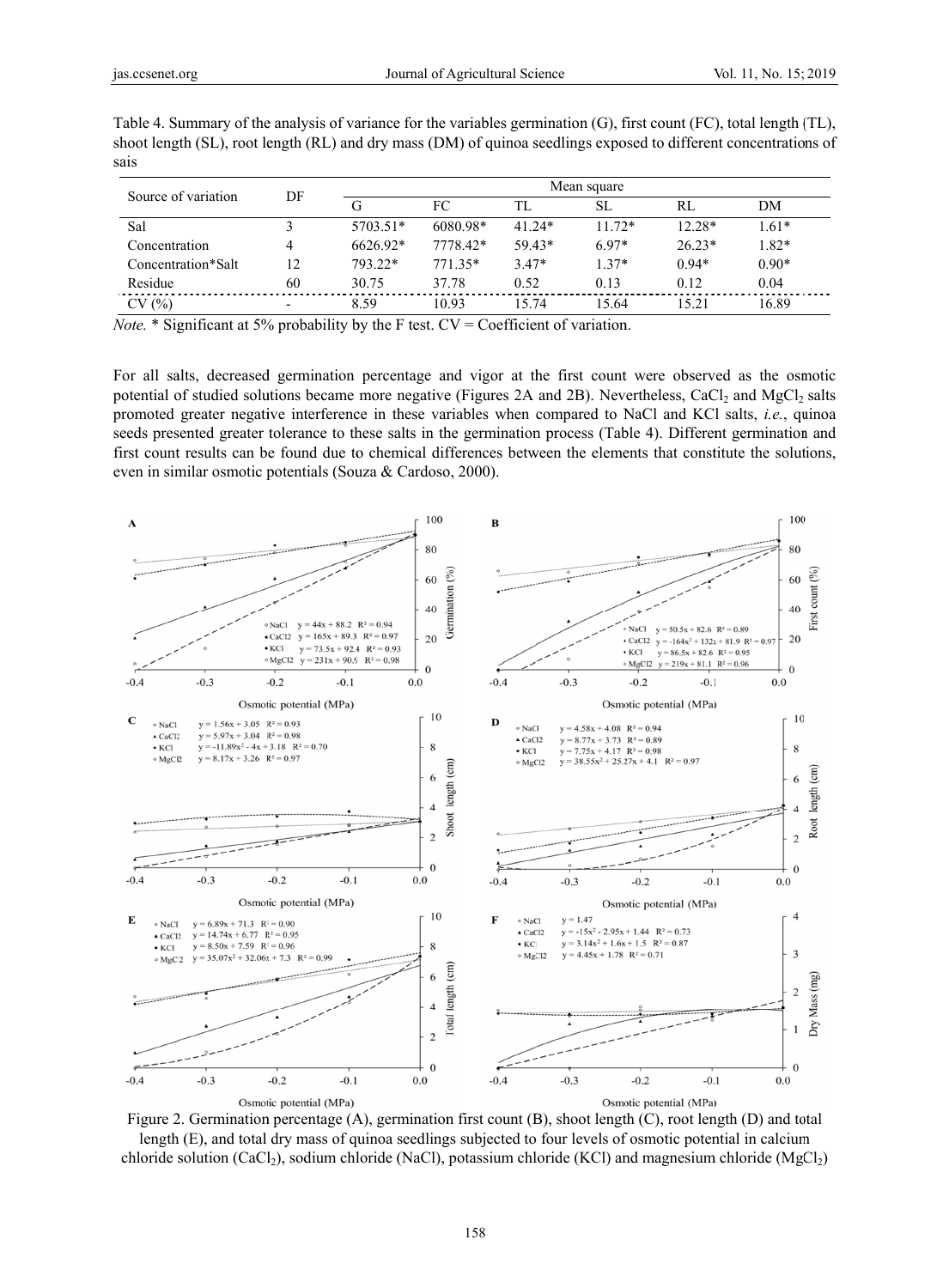In the control treatment with absence of salts (0.0 MPa), the seeds presented mean germination of 90% (Figure 2A). When subjected to the NaCl and KCl solutions, germination percentages greater than 80% were observed in the osmotic potentials of -0.1 and -0.2 MPa, whereas germination percentages of 70 and 60% were observed in the solutions containing respectively the same salts in the osmotic potential of -0.4 MPa (Table 4). Nunes et al. (2009) and Bernardes et al. (2015) evaluated the effect of NaCl and KCl on germination of respectively sunn hemp (*Crotalaria juncea* L.) and cabbage (*Brassica oleracea* L. var. capitata) seeds and verified germination greater than 80% with salt solutions at the osmotic potential of -0.2 MPa. Germination percentage was 80% when quinoa seeds were subjected to the CaCl<sub>2</sub> and MgCl<sub>2</sub> salts at the osmotic potential of  $-0.1$  MPa and reached respectively 21 and 4% germination at the osmotic potential of -0.4 MPa.

First count of quinoa seeds under saline solutions with NaCl and KCl displayed respectively 76 and 77% of normal seedlings at the osmotic potential of -0.1 MPa (Figure 2B). However, when the seeds were subjected to the same salts at the osmotic potential of -0.4 MPa, there was a reduction respectively of 20 and 24 percentage points in the first count of normal seedlings in relation to the control treatment (absence of salts). Meanwhile, 32% and 7% of normal seedlings were recorded respectively with the solutions of CaCl<sub>2</sub> and MgCl<sub>2</sub> in the osmotic potential of -0.3 MPa. Furthermore, null values of normal seedlings at the osmotic potential of -0.4 MPa were observed for both salts.

The shoot, root and total length were negatively affected by the salt treatments, being the most severe effect observed for CaCl<sub>2</sub> and MgCl<sub>2</sub> solutions in all osmotic potentials (Figures 2C, 2D, and 2E). The MgCl<sub>2</sub> solution caused the greatest reduction in total length of quinoa seedlings at the maximum tested osmotic potential (-0.4 MPa), promoting 100% inhibition of root and shoot growth of quinoa seedlings. Negative osmotic potentials obtained in saline solutions promote decreased seed vigor and can be evaluated by seedling length, which is negatively affected (Dickmann, Carvalho, Braga, & Sousa, 2005).

In general, a more drastic effect of salt solutions was observed on the root length of quinoa seedlings when compared to the shoot length. In an investigation of the influence of saline solutions on the expression of the physiological quality of zucchini seeds (*Cucurbita pepo* L.), Harter et al. (2014) observed a decreasing linear effect for root and shoot length as the NaCl concentration increased, with the most pronounced effect on the seedling root portion, a similar result to those found in our research.

For shoot and root length, 2.4 and 2.4 cm; 0.6 and 0.4 cm; 3.0 and 1.3 cm; 0.0 and 0.0 cm were obtained respectively for the seedlings under solutions with NaCl, CaCl<sub>2</sub>, KCl and MgCl<sub>2</sub> at the maximum tested osmotic potential (-0.4 MPa). Meanwhile, 3.1 cm of shoot and 4.3 cm of root length were found in the control solution (0.0 MPa). The accumulation of ionic species in plant tissues, such as Na<sup>+</sup>, Cl<sup>-</sup>, Mg<sup>2+</sup> and Ca<sup>2+</sup>, existing in the environment where root growth occurs can cause toxic effects to plants, affecting the absorption capacity, transport and use of ions required for their adequate growth (Nobre, Gheyi, Correia, Soares, & Andrade, 2010).

In the treatment containing MgCl<sub>2</sub> solution, there was a reduction in the dry mass of quinoa seedlings at the osmotic potential of -0.1 MPa in relation to the control and dry mass values equal to the control in the potential of -0.2 MPa. In the osmotic potentials of -0.3 and -0.4 MPa, the dry mass of quinoa seedlings was null. For NaCl, KCl and CaCl<sub>2</sub>, smaller seedling dry mass values than the control were verified when under the different tested osmotic potentials.

Therefore, this generated informations aid to understand the effect of water stress and salinity of soils on the germination process and initial growth of quinoa seedlings, contributing with new knowledge about the physiology of this culture and as a way to indicate, in the future, this culture for cultivation in environments with these characteristics.

# **4. Conclusion**

The progressive reduction of the osmotic potential induced by salts NaCl, KCl, CaCl<sub>2</sub>, MgCl<sub>2</sub> and PEG-6000 negatively affects seed germination and initial growth of quinoa seedlings.

## **References**

- Arcoverde, S. N. S., Martins, E. A. S., Melo, R. M., Hartmann Filho, C. P., & Gordin, C. R. B. (2017). Germinação e crescimento de plântulas de niger sob diferentes disponibilidades hídricas do substrato e regimes de luz. *Revista Engenharia na Agricultura, 25*(4), 344-353. https://doi.org/10.13083/reveng. v25i4.803
- Bernardes, P. M., Mengarda, L. H. G., Lopes, J. C., Nogueira, M. U., & Rodrigues, L. L. (2015). Qualidade fisiológica de sementes de repolho de alta e baixa viabilidade sob estresse salino. *Nucleus, 12*(1). https://doi.org/10.3738/1982.2278.1105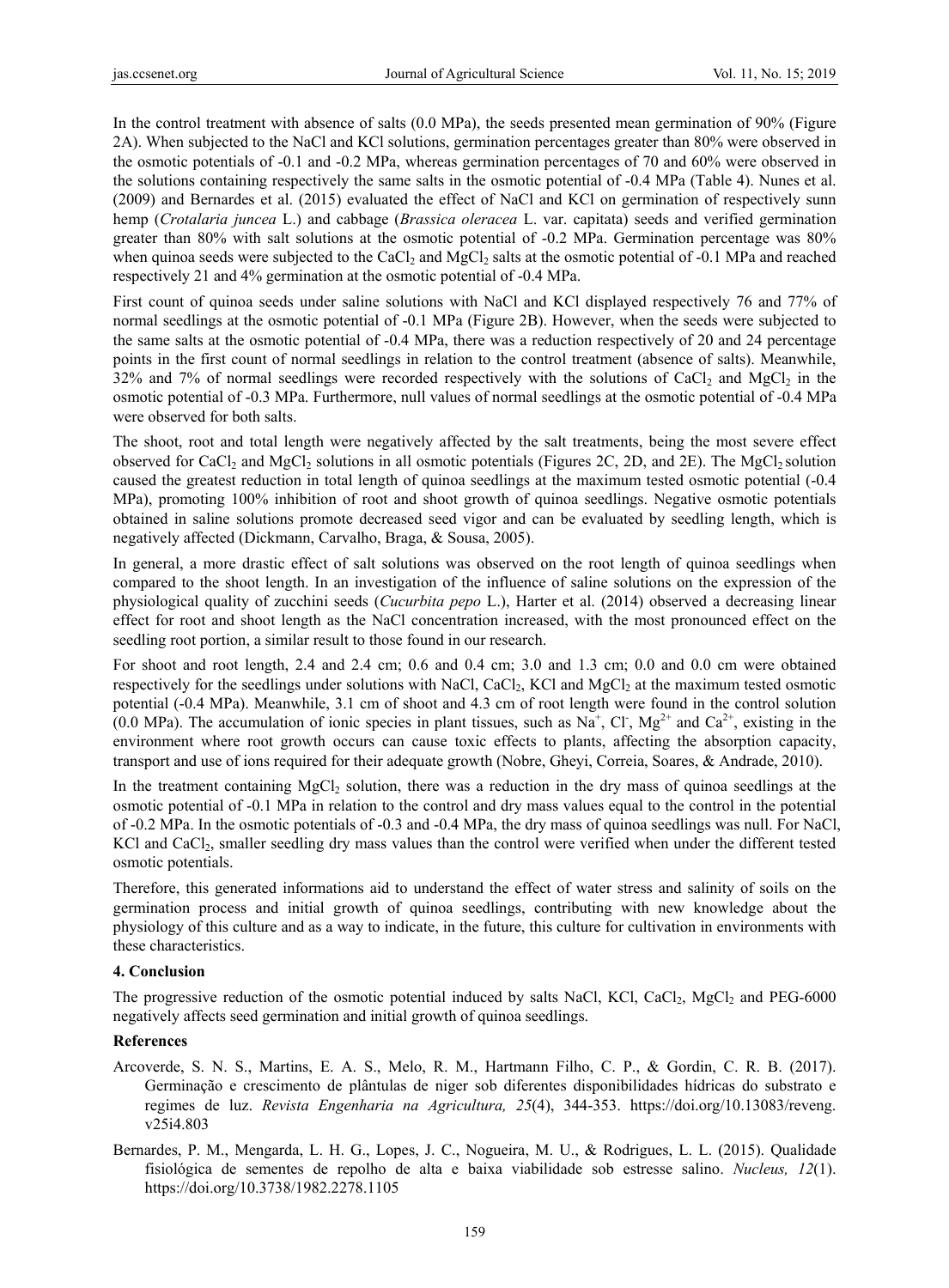- Braccini, A. L., Ruiz, H. A., Braccini, M. C. L., & Reis, M. S. (1996). Germinação e vigor de sementes de soja sob estresse hídrico induzido por soluções de cloreto de sódio, manitol e polietilenoglicol. *Revista Brasileira de Sementes, 18*(1), 10-16. https://doi.org/10.17801/0101-3122/rbs.v18n1p10-16
- Brasil. (2009). Ministério da Agricultura, Pecuária e Abastecimento. *Regras para análise de sementes*. Secretaria de Defesa Agropecuária. Brasília: MAPA/ACS.
- Brasil. (2011). Padrões de identidade e qualidade para a produção e a comercialização de sementes de espécies olerícolas, condimentares, medicinais e aromáticas. Portaria Secretaria de Defesa Agropecuária. *Diário Oficial da União* (N° 51 de 2 de Março de 2011, Seção I). Brasília, Brazil.
- Ceccato, D. V., Bertero, H. D., & Batlla, D. (2011). Environmental control of dormancy in quinoa (*Chenopodium quinoa*) seeds: Two potential genetic resources for pre-harvest sprouting tolerance. *Seed Science Research, 21*, 133-141. https://doi.org/10.1017/S096025851100002X
- Dickmann, L., Carvalho, M. A. C., Braga, L. F., & Sousa, M. P. (2005). Comportamento de sementes de girassol (*Helianthus annuus* L.) submetidas a estresse salino. *Revista de Ciências Agro-Ambientais, 3*, 64-75.
- Feng, W., Lindner, H., Robbins, N. E., & Dinnenya, J. R. (2016). Growing out of stress: The role of cell and organ-scale growth control in plant water-stress responses. *The Plant Cell, 28*, 1769-1782. https://doi.org/ 10.1105/tpc.16.00182
- Ferreira, D. F. (2011). Sisvar: A computer statistical analysis system. *Ciência e Agrotecnologia, 35*(6), 1039-1042. https://doi.org/10.1590/S1413-70542011000600001
- Gordin, C. R. B., Scalon, S. P. Q., & Masetto, T. E. (2015). Disponibilidade hídrica do substrato e teor de água da semente na germinação de niger. *Pesquisa Agropecuária Tropical, 45*(3), 312-318. https://doi.org/ 10.1590/1983-40632015v4535337
- Harter, L. S. H., Harter, F. S., Deuner, C., Meneghello, G. E., & Villela, F. A. (2014). Salinidade e desempenho fisiológico de sementes e plântulas de mogango. *Horticultura Brasileira, 32*, 80-85. https://doi.org/ 10.1590/S0102-05362014000100013
- Hellal, F. A., El-Shabrawi, H. M., Abd El-Hady, M., Khatab, I. A., El-Sayed, S. A. A., & Abdelly, C. (2018). Influence of PEG induced drought stress on molecular and biochemical constituents and seedling growth of Egyptian barley cultivars. *Journal of Genetic Engineering and Biotechnology, 16*, 203-212. https://doi.org/ 10.1016/j.jgeb.2017.10.009
- Moterle, L. M., Lopes, P. C., Braccini, A. L., & Scapim, C. A. (2006). Germinação de sementes e crescimento de plântulas de cultivares de milho-pipoca submetidas ao estresse hídrico e salino. *Revista Brasileira de Sementes, 28*(3), 169-176. https://doi.org/10.1590/S0101-31222006000300024
- Nakagawa, J. (1999). Testes de vigor baseados na avaliação das plântulas. In F. C. Krzyzanoswki, R. D. Vieira, & J. B. França Neto (Eds.), *Vigor de sementes: Conceitos e testes*. Londrina: ABRATES.
- Nobre, R. G., Gheyi, H. R., Correia, K. G., Soares, F. A. L., & Andrade, L. O. (2010). Crescimento e floração do girassol sob estresse salino e adubação nitrogenada. *Revista Ciência Agronômica, 41*(3), 358-365. https://doi.org/10.1590/S1806-66902010000300006
- Nunes, A. S., Lourenção, A. L. F., Pezarico, C. R., Scalon, S. P. Q., & Gonçalves, M. C. (2009). Fontes e níveis de salinidade na germinação de sementes de *Crotalaria juncea* L. *Ciência e Agrotecnologia, 33*(3), 753-757. https://doi.org/10.1590/S1413-70542009000300013
- Pelegrini, L. L., Borcioni, E., Nogueira, A. C., Koehler, H. S., & Quoirin, M. G. G. (2013). Efeito do estresse hídrico simulado com NaCl, manitol e PEG (6000) na germinação de sementes de *Erythrina falcata* Benth. *Ciência Florestal, 23*(2), 511-519. https://doi.org/10.5902/198050989295
- Pereira, M. R. R., Martins, C. C., Martins, D., & Silva, R. J. N. (2014). Estresse hídrico induzido por soluções de PEG e de NaCl na germinação de sementes de nabiça e fedegoso. *Bioscience Journal, 30*(3), 687-696.
- Santos, C. A., Silva, N. V., Walter, L. S., Silva, E. C. A., & Nogueira, R. J. M. C. (2016). Germinação de sementes de duas espécies da caatinga sob déficit hídrico e salinidade. *Pesquisa Florestal Brasileira, 36*(87), 219- 224. https://doi.org/10.4336/2016.pfb.36.87.1017
- Sousa, E. C., Matias, J. R., Pamplona, J. P., Carvalho, S. M. C., Mesquita, H. C., Oliveira, F. S., ... Torres, S. B. (2018). Water stress affect germination, seed vigor and seedlings growth of *Bidens subalternans*. *Journal of Agricultural Science, 10*(9), 326-332. https://doi.org/10.5539/jas.v10n9p326